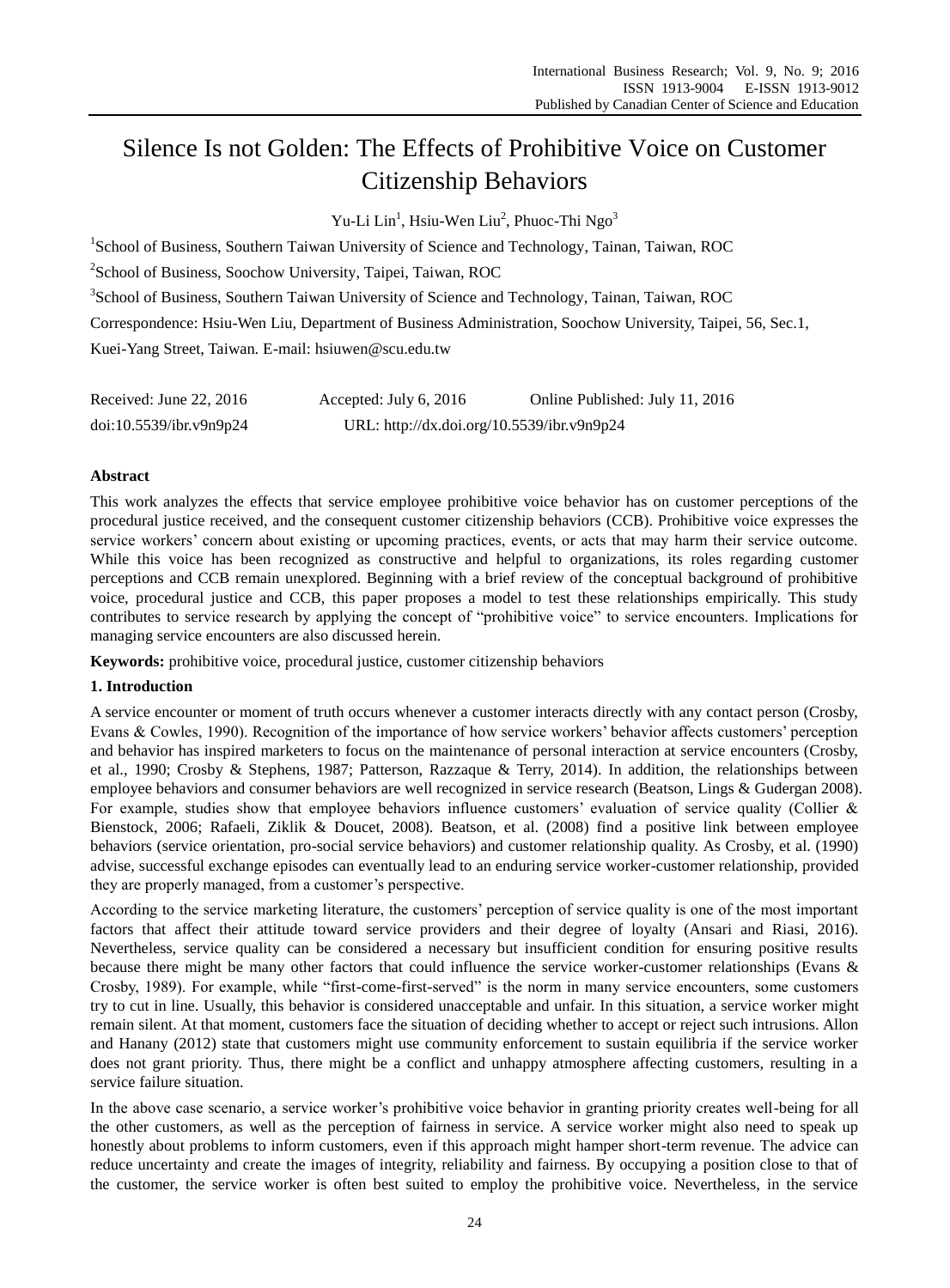industry, service workers are expected to be polite at all times. With its potential risk of challenging the status quo, a prohibitive voice may bring the risk of being misunderstood, or other undesirable consequences (Morrison & Milliken, 2000); this creates an ethical dilemma in the service encounter. As a result, the employees might choose to be silent (Van Dyne, Ang & Botro, 2003).

Although the prohibitive voice has been recognized as playing the critical role in avoiding potential crises (Liang, Farh & Farh, 2012; Van Dyne, et al., 2003; Wei, Zhang & Chen, 2015), its role in regard to customer perceptions and CCB remains unexplored. Since the prohibitive aspect might potentially upset interpersonal relationships (Stamper & Van Dyne, 2001), it is important to examine whether the employees' prohibitive voice produces a positive outcome for the service organization. Therefore, the purpose of this study is to fill this gap in the literature. Specifically, our research question can be outlined as follows:

**Research Question**: How does the use of prohibitive voice by service employees affect customer citizenship behaviors?

The rest of this paper is structured as follows. It begins with an overview of the relevant literature on prohibitive voice behavior, procedural justice and customer citizenship behaviors, followed by the development of the hypotheses. The "Method" section describes the data and measurements. The "Findings" section presents the results. This paper concludes with a discussion of the results and offers future research directions.

## **2. Literature Review**

#### *2.1 Theoretical Background*

#### 2.1.1 Prohibitive Voice

Studies on organizational behavior identify two different forms of voice behavior by employees: making constructive suggestions and prohibiting behavior (Farh, Zhong & Organ, 2004). Liang, et al. (2012) define these two types of voices as promotive voice and prohibitive voice. The former is defined as attempting to put forward new ideas/opinions in order to improve the overall functioning of the organization. In the workplace, the good intention behind constructive suggestions is easily recognized. As it does not directly threaten any person or the current power structure within the work unit, it carries little risk for the individuals who employ such voice, and is likely to be encouraged and appreciated by the management. In contrast, the prohibitive voice raises a direct challenge to others and to the authority. This voice expresses individuals" concern about existing or upcoming practices, events, or acts that may damage their organization. It involves speaking up about the dysfunctional aspects of work practices, with the intention of stopping them in order to improve the overall functioning of the work unit or organization. Thus, it carries more risk than the promotive voice does (Liang, et al., 2012). Both the promotive voice and prohibitive voice are helpful for organizations. The promotive voice can provide innovative solutions for management. It tends to increase or enhance the positive effects of process gains, while the prohibitive voice can prevent the negative effects of process losses (i.e. factors that reduce productivity). For that reason, both forms of voice are constructive to the organization (Liang, et al., 2012; Van Dyne, et al., 2003).

The service workers" behavior can be separated into in-role and/or extra-role behaviors (Bettencourt & Brown, 1997). Extra role behavior that goes beyond existing role expectations involves actions that attempt to benefit the organization. The promotive voice refers to new ideas or suggestions provided by employees that can directly benefit customers; thus, it is more related to in-role behavior. The prohibitive voice is used to caution against undesirable situations, or to advise customers against undesirable behaviors; thus, it is more related to extra-role behavior. Studies have found that service company employees" extra-role behavior (i.e. organizational citizenship behavior, OCB) can affect customer perceptions of service quality and company performance. It should be noted that the prohibitive voice can also be conceptualized as a form of OCB (Liang, et al., 2012) albeit emphasizing different features.

#### 2.1.2 Procedural Justice

Procedural justice theory suggests that in making justice evaluations, people focus on how decisions are made, as well as on the decisions themselves (Lind & Tyler, 1988). People's reactions or behavior have also been linked to procedural justice. For example, studies on organizational behavior have found a positive relationship between procedural justice and OCB (Tyler & Smith, 1999). The reason for this positive relationship is that people are very sensitive to signals that indicate whether or not they are valued. When employees perceive the procedures of their organization as being fair, they feel they are valued members; as a result, they are motivated to involve themselves in OCB (Tyler, 1999).

In service research, procedural justice focuses on the way that outcomes are reached, including the tools, policies and procedures that firms use to support their communication with customers (Davidow, 2003); it also involves the perceived fairness of how failures are resolved (McColl-Kennedy & Sparks, 200). Procedural justice has been recognized as a powerful predictor of customer response when customers experience service failure (Gelbrich & Roschk, 2011).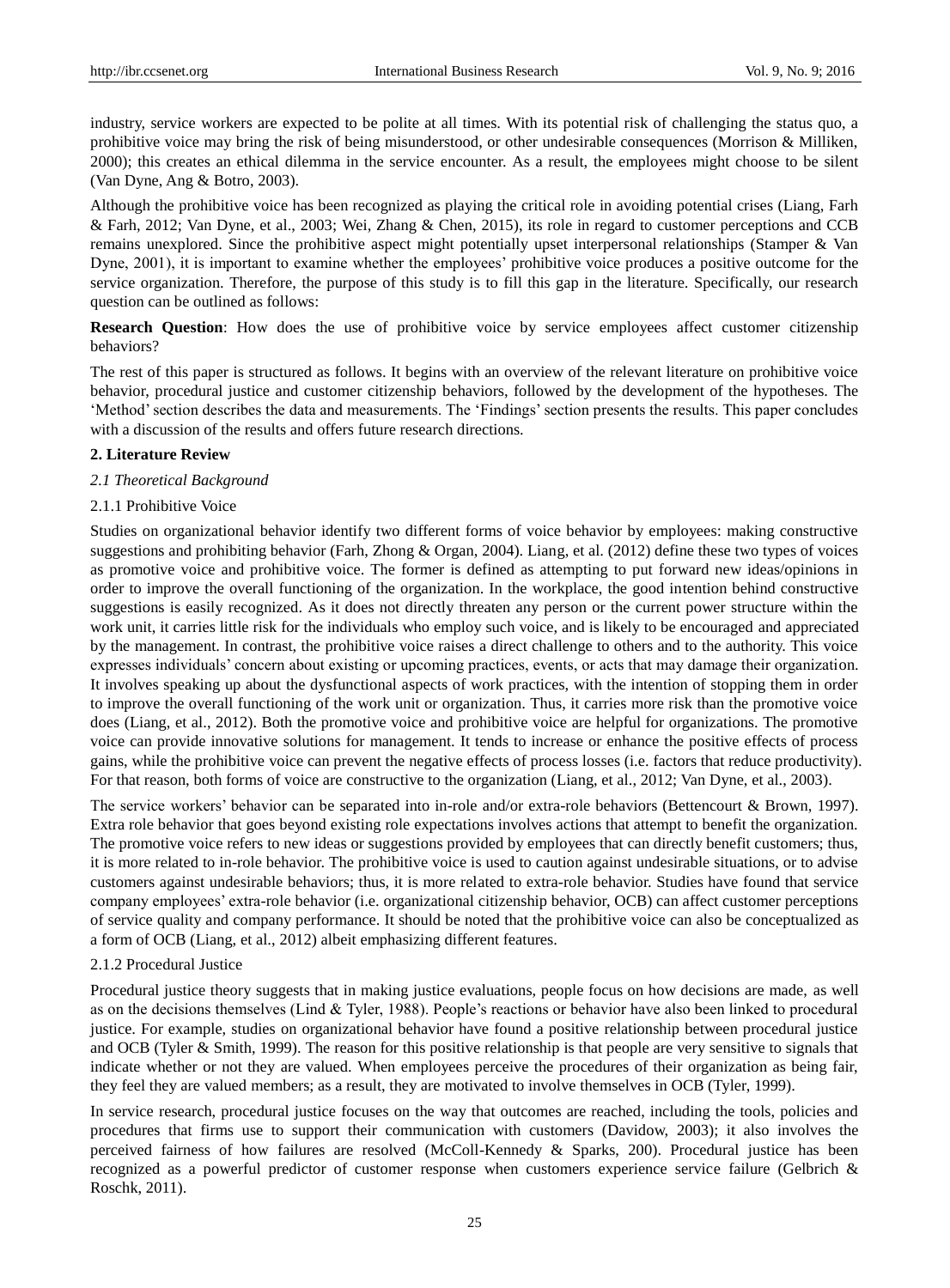#### 2.1.3 Customer Citizenship Behaviors

OCB is conceptualized as voluntary behavior that promotes organizational effectiveness, but which is not formally recognized by the organization"s reward system (Organ, 1988). This concept has been extended to the customer domain (e.g., Johnson & Rapp, 2010). The term, customer citizenship behavior (CCB), in the literature (Anaza, 2014; Gruen, 1995; Nguyen, Groth, Walsh & Hennig-Thurau, 2014; Patterson, et al., 2014; Yi, Nataraajan & Gong, 2011) also includes: customer voluntary performance (Rosenbaum & Massiah, 2007), extra-role behavior (Ahearne, Bhattacharya & Gruen, 2005) and customer helping behavior (Johnson & Rapp, 2010).

Conceptually, customer behaviors can be separated into in-role and/or extra-role behaviors (Ahearne, et al., 2005). In-role behaviors can be defined as customer coproductive behaviors, which are those required to perform successful production and/or delivery of the service (e.g., providing the right address/information for a purchase delivery). Extra-role behaviors involve sacrifices on the customers" time or effort (e.g., proactive communication of anticipated problems, recruiting other customers, service improvement suggestions, and positive word-of-mouth); these are collectively referred to as customer citizenship behaviors (Gruen, 1995; Ahearne, et al., 2005; Bettencourt, 1997).

#### *2.2 Hypotheses Development*

In a service context, procedural justice is considered as customers" subjective evaluations of the justice of service procedures, that is, whether they are fair or unfair, ethical or unethical (Tyler, 1999). Depending upon how customers perceive their procedural fairness, service results may be evaluated differently (Blodgett et al., 1997; Gelbrich & Roschk, 2011). This view indicates the positive relationship between customers" procedural justice evaluation and service workers' behavior.

Although employing the prohibitive voice can be risky behavior (i.e. because of its potential for generating a negative image), it is important for the perception of justice (Schweiger & DeNisi, 1991) and thus is required. In order to enhance the efficacy of service delivery, service providers should communicate with their customers with accurate, timely and helpful information, even if the results might not serve the best interests of the service organization. In this study, we posit that the potential benefit of the prohibitive voice can be categorized according to two effects: (1) it provides useful and timely information reduces information asymmetry, and helps customers make quality decisions, and (2) it enhances the justice perception when other customers" unsuitable behavior occurs. These advantages create the procedural justice perception. Therefore, we posit that:

**H1**: Customers" procedural justice evaluation is positively associated with the service worker"s prohibitive voice behavior.

CCB involves voluntary actions by customers. Equity theory predicts that a person will try to resolve conditions of unfairness because this feeling will create tension within the person (Adams, 1965). Service worker"s prohibitive voice behavior can be considered as input into an individual's equity ratio. When a service worker takes the initiative to inform his/her customer about a potential factor that might affect the service quality, the customer might perceive this service provider as a person with integrity and trustworthiness. When the service provider takes the initiative to prevent other customers" improper behavior, customers might perceive that this service organization values fairness in service delivery. Such behavior could enhance a good service worker-customer relationship and customer-company identification, and thus reinforce CCB (Ahearne, et al., 2005). Therefore, we suggest that:

**H2**: CCB is positively associated with the service worker's prohibitive voice behavior.

Tansky (1993) states that OCB is one form of people"s extra-role behavior that intends to reward the organization that benefits them. Procedural justice is one type of benefit; people will feel obliged to reciprocate by providing something of value in return if they perceive that they are treated fairly (Masterson, 2001). Studies have reported a robust relationship between perceptions of procedural justice and OCB (e.g., Moorman, Blakely & Niehoff, 1998; Podsakoff, MacKenzie, Paine & Bachrach, 2000).

As with employees, procedural justice could be considered as input into customers" equity ratio. Customers will feel that they are valued clients if they are fairly treated. Consequently, they will exhibit loyalty to their service company and want to engage in voluntary actions to support this company, enhancing the incidence of CCB. Social exchange theory can help to explain this phenomenon, as it predicts that people seek to reciprocate to those who benefit them (Tansky, 1993). When customers perceive that the employees/organization exhibit integrity and justice, they will feel obliged to reciprocate by providing something of worth in return. Therefore, we posit the third hypothesis H3.

**H3**: CCB is positively associated with procedural justice.

MacNeil (1985) distinguishes two types of contracts: exchange contracts and relational (psychological) contracts. Exchange contracts are short-term in nature, and based on transactions (Konovsky & Pugh, 1994). Relational contracts,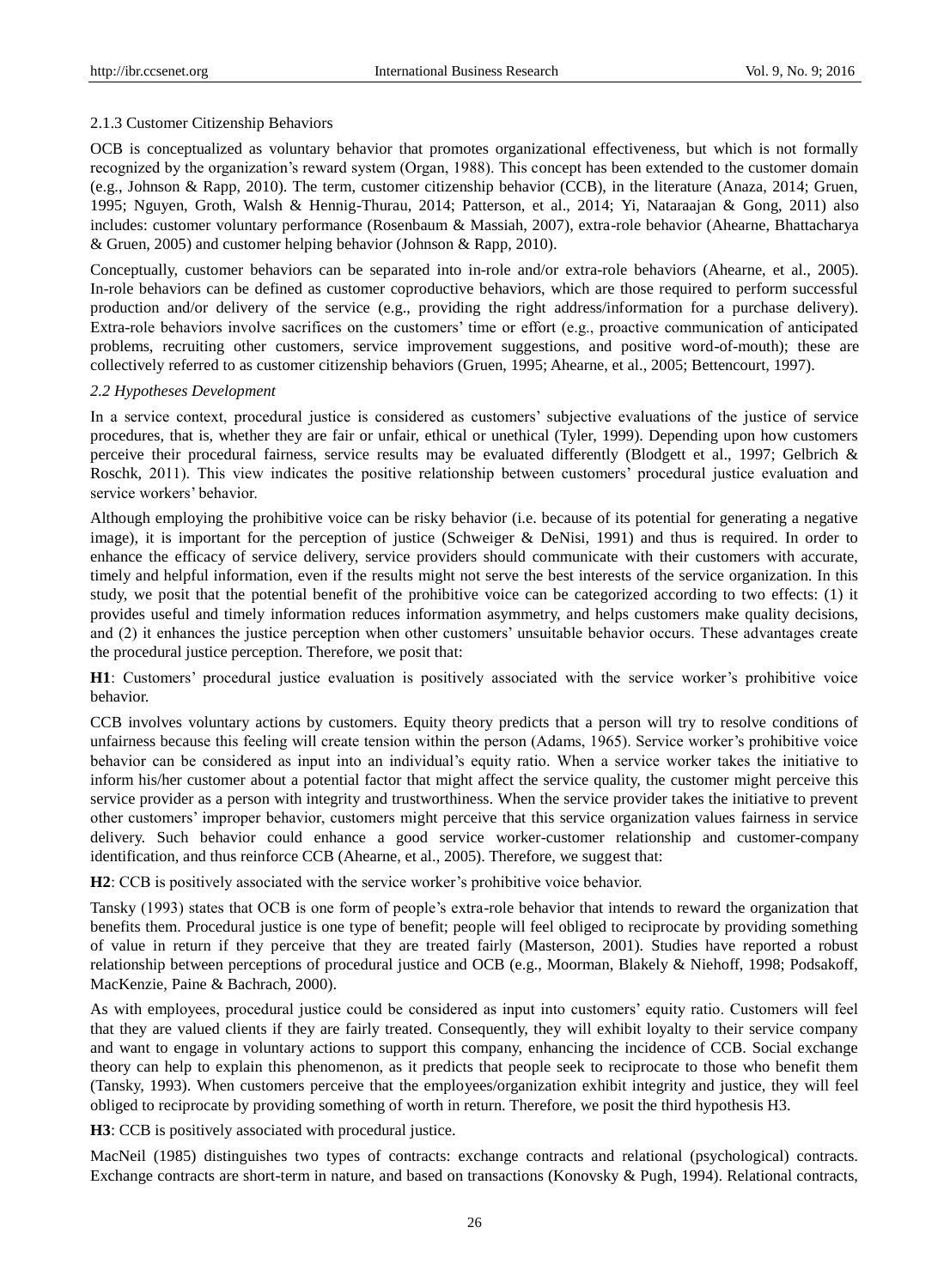which go beyond economic exchange, are based on social exchange and relationship quality. Social exchange, i.e. relational contracts, can be used as explanations for the occurrence of CCB. Social exchange theory predicts that people will seek to reciprocate to those who benefit them. While service providers' prohibitive voice behavior might create a feeling of fairness and trustworthiness, speaking up might sometimes create the negative feeling of unfriendliness. It is hypothesized that the success of a service provider"s prohibitive voice behavior on customer CCB depends on the enhanced feeling of procedural justice. Hence, the fourth hypothesis is formulated as follows:

**H4**: Procedural justice mediates the relationship between service workers" prohibitive voice behavior and CCB.

## **3. Method**

## *3.1 Target Sample*

We conducted a visitor's survey to test our hypothesized model. We contacted the store managers of ten franchised beverage shops in Taiwan. These beverage shops promise higher quality beverage service. We briefly explained our research purposes, and promised to keep the responses confidential and to provide them with a research report. Customers at these beverage shops were recruited as the samples. Since selected beverage shops differ in their service attributes, customers may experience different service features in each selected shop. Accordingly, it had good potential to generalize the findings from the samples to the franchised beverage shop industry. Each customer was approached and given consent to participate in the study in public areas of the stores. A total of 450 customers completed the questionnaires. Eliminating uncompleted responses among the questionnaires, 441 responses were useable for data analysis, achieving a response rate of 99%. Among the survey participants, 45.1% were male, and 54.9% were female. Respondents' ages ranged from 18 to over 45 years old. Most respondents were from the middle age range (25-35 years of age, 49.4%). About 19% of survey participants were 18-24 years of age, and 19% were over 36 years. Regarding the educational level, most of the respondents had a bachelor/college degree (71.5%). High school (17.2%) and graduate school (9.8%) occupy smaller proportions. Approximately 29.5% of the respondents indicated that they come to the shop daily; 34.5% of respondents indicated that they come to the beverage shop 1-5 times per week. The cumulative proportion of these two groups is up to 64%, which is more than half of the entire sample.

## *3.2 Measures*

1. Demographics. Age, gender, education level and frequency of purchase were assessed to evaluate the characteristics of the respondents.

2. Prohibitive voice. Prohibitive voice measures the customers" perception regarding how a service worker performs his/her prohibitive voice behavior. It was measured using four questions on a 7-point Likert scale (1= strongly disagree to 7= strongly agree). The measures were modified from Liang, et al. (2012). Customers were asked to indicate whether they agreed that the employee: (1) can advise other customers against undesirable behaviors that would hamper service delivery, (2) can explain opinions on things that might affect efficiency in the service delivery, even if that would embarrass others, (3) can point out problems when they appear in the service encounter, even if that would hamper relationships with customers, and (4) can proactively notify customers about problems in the service encounter.

3. Procedural justice. Procedural justice measures the customer perception regarding whether employees can look after things when the unexpected happens, in order to restore the unfair, or failure of, service (Colquitt, 2001; Karande, Magnini & Tam, 2007; Saxby, Tat & Johansen, 2000); it was measured using three questions on a 7-point Likert scale. Customers were asked to indicate whether they agreed that: (1) the store associate was willing to handle their service procedures to satisfy my needs, (2) the procedures used gave me more control over how well the service problem or failure was solved, and (3) overall, the procedures used by the associate were fair.

4. Customer citizenship behavior. CCB is a concept including three dimensions: positive word of mouth, helping other customers and providing feedback (Groth, 2005). It was measured using a 7-point Likert scale. Measures of positive word-of-mouth were adopted from Bove, Pervan, Beatty & Shiu (2009). Customers were asked to indicate whether they: (1) would encourage friends and relatives to go to this store, (2) have actually recommended this store to others, (3) will recommend this store to people interested in the store" products/services. Measures of helping other customers were adopted from Bove et al., (2009) and Groth (2005). Customers were asked to indicate whether they would: (1) assist other customers during service, (2) help others with their shopping, and (3) teach someone how to use the service correctly. Measures of providing feedback were also adopted from Groth (2005). Customers were asked to indicate whether they would: (1) fill out a customer satisfaction survey, (2) provide helpful feedback to customer service, (3) provide information when surveyed by the business, and (4) inform the business about the great service received from an individual employee.

A pilot survey was conducted to evaluate the reliability of the items in the questionnaire; 51 respondents were invited to take the pretest. The results of pilot survey demonstrated that all of the constructs had good reliability.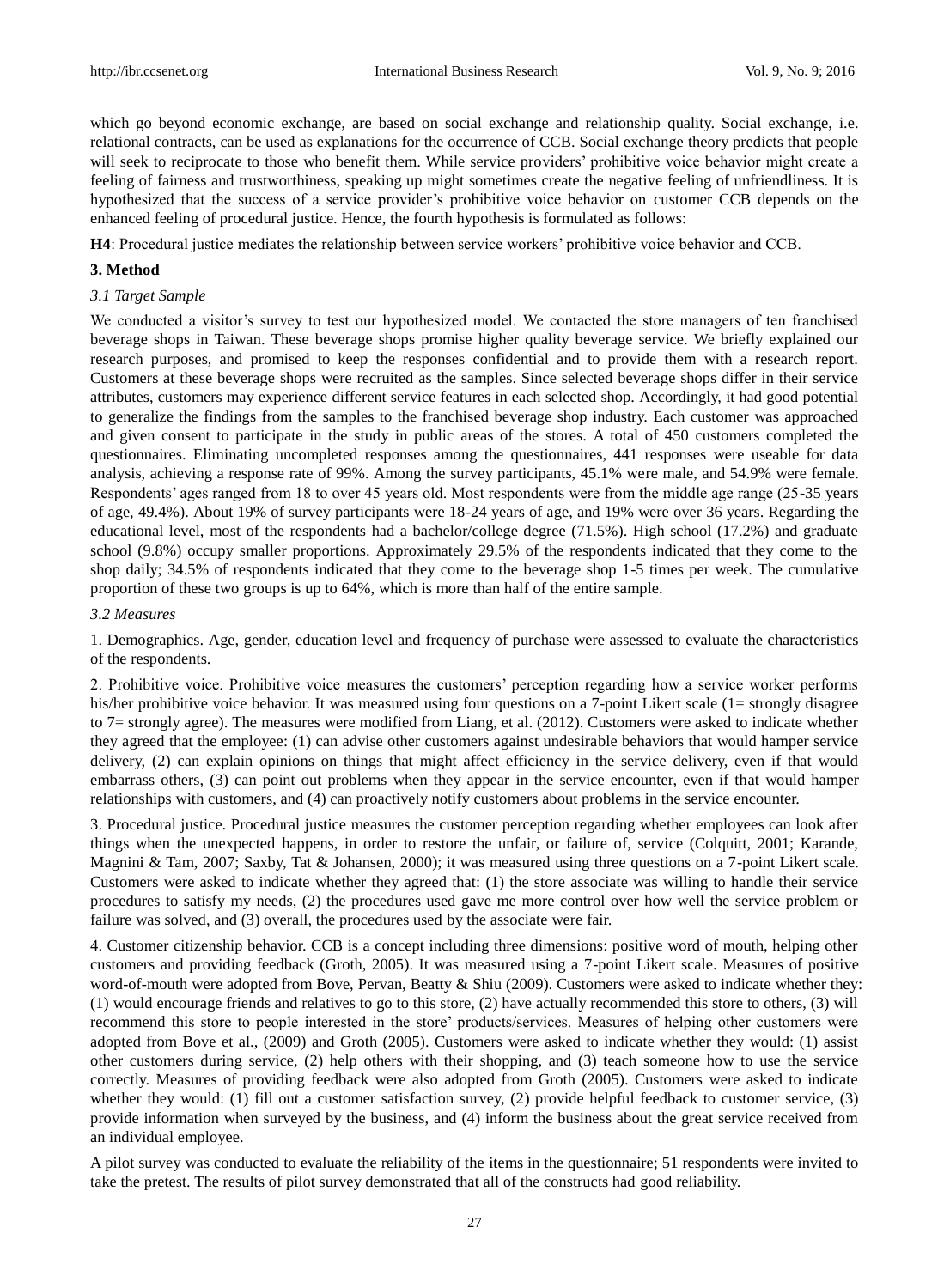#### *3.3 Measurement Evaluation*

## 3.3.1 Internal Consistency and Discriminant Validity

Confirmatory factor analysis (CFA) was performed to assess the construct reliability and construct validity. Table 1 reports the results from the CFA. CCB is the concept measured by three dimensions: positive word of mouth, helping other customers and providing feedback. This construct is modeled as a second order CFA. With regard to the sufficient sample to test model, both the 0.05 and 0.01 CN values for our hypothesized model were greater than 200 (200 and 218, respectively). Accordingly, the size of our sample was adequate.

| Table 1. Final Confirmatory Assessment of the Measures |
|--------------------------------------------------------|
|--------------------------------------------------------|

| Construct               | Number of Items | Factor loading | <b>Composite Reliabilities</b> | <b>AVE</b> | Alphas |
|-------------------------|-----------------|----------------|--------------------------------|------------|--------|
| Prohibitive voice       | 4               | $0.58 - 0.81$  | 0.81                           | 0.53       | 0.81   |
| Procedural justice      |                 | $0.86 - 0.91$  | 0.92                           | 0.80       | 0.92   |
| Positive word of mouth  |                 | $0.91 - 0.93$  | 0.94                           | 0.84       | 0.94   |
| Helping other customers |                 | $0.76 - 0.89$  | 0.88                           | 0.71       | 0.88   |
| Providing feedback      | 4               | $0.89 - 0.92$  | 0.93                           | 0.78       | 0.93   |

Note. Fit Measures: Chi-square =296.405 (*p*<0.000), Chi-square/*df*=2.719, GFI=0.926, AGFI=0.896, CFI=0.970, NFI=0.953, SRMR=0.0373.

A good model should have good fit and ensure the construct reliability and construct validity. A Chi-square test can be applied to test whether there it is a good fit between data and model. A *p*-value greater than 0.05 is required. However, it should be noted that the Chi-square is very sensitive to sample size. When the sample size is large (i.e. 400 or more), the Chi-square is almost always statistically significant. Since the sample size of this research is more than 400, we should refer to other indices to assess the fitness of the model. A value of Chi-square/*df* less than 3 but greater than 1 is considered as good (Kline, 1998). The GFI=0.926, NFI=0.953, CFI=0.970, SRMR 0.0373 indicate a good fit. All composite reliability (CR) values are greater than 0.8. These values range from 0.81 to 0.94, indicating high reliability. In addition, all values of average variance extracted (AVE) are greater than 0.5 (Bagozzi & Yi, 1988), ranging from 0.53 to 0.84, which indicates high reliability. All factor loadings are significant with *p*-value less than 0.0001. All of the standardized loading estimates are greater than 0.5; thus, convergent validity is acceptable. In Table 2, the square root of the AVE for each construct is greater than the correlations involving the construct, thus discriminant validity is supported.

We adopted some procedures suggested by Podsakoff, MacKenzie, Lee and Podsakoff (2003) to minimize the possibility of common method variance (CMV). First, the survey was conducted on an anonymous basis. Second, questions of different constructs were printed on different pages to create a psychological effect of subject separation. Harman"s one-factor test was employed to test the potential for common method bias (Podsakoff & Organ, 1986). All measures were analyzed by factor analysis, which yielded three factors with eigenvalues greater than 1, and the cumulative loading was 72.03%. In addition, the study employed CFA to test the fit of a one-factor model (in which all items were loaded on a single factor) and a five-factor model. The results revealed that the fit of the one-factor model was inferior to that of the five-factor model (Chi-square = 2109.909, *df* = 119, GFI = 0.566, AGFI = 0.443, CFI = 0.679 and RMSEA = 0.116). The results confirmed that CMV was not a major problem in the study (Podsakoff et al., 2003).

| Construct                  | Mean  | <b>SD</b> |            |            |            |            |       |  |
|----------------------------|-------|-----------|------------|------------|------------|------------|-------|--|
| 1. Prohibitive voice       | 5.316 | 0.987     | 0.725      |            |            |            |       |  |
| 2. Procedural justice      | 4.271 | 1.253     | $0.211***$ | 0.892      |            |            |       |  |
| 3. Positive word of mouth  | 4.509 | 1.132     | $0.403***$ | $0.711***$ | 0.919      |            |       |  |
| 4. Helping other customers | 4.071 | 1.232     | $0.193***$ | $0.576***$ | $0.563***$ | 0.840      |       |  |
| 5. Providing feedback      | 4.381 | 1.122     | $0.313***$ | $0.650**$  | $0.687**$  | $0.673***$ | 0.906 |  |

*Note*. *N*=441. Customer citizenship behavior is the concept measured by three dimensions: positive word of mouth, helping others customers and providing feedback. The diagonal elements are square root of the AVE. \*\* *p*<0.01.

## **4. Findings**

#### *4.1 Model Fit*

Structural equation modeling (SEM) was performed to test the hypotheses. Customer OCB is modeled as a second order CFA. Prohibitive voice behavior and procedural justice are modeled as first order CFA. Figure 1 shows the result of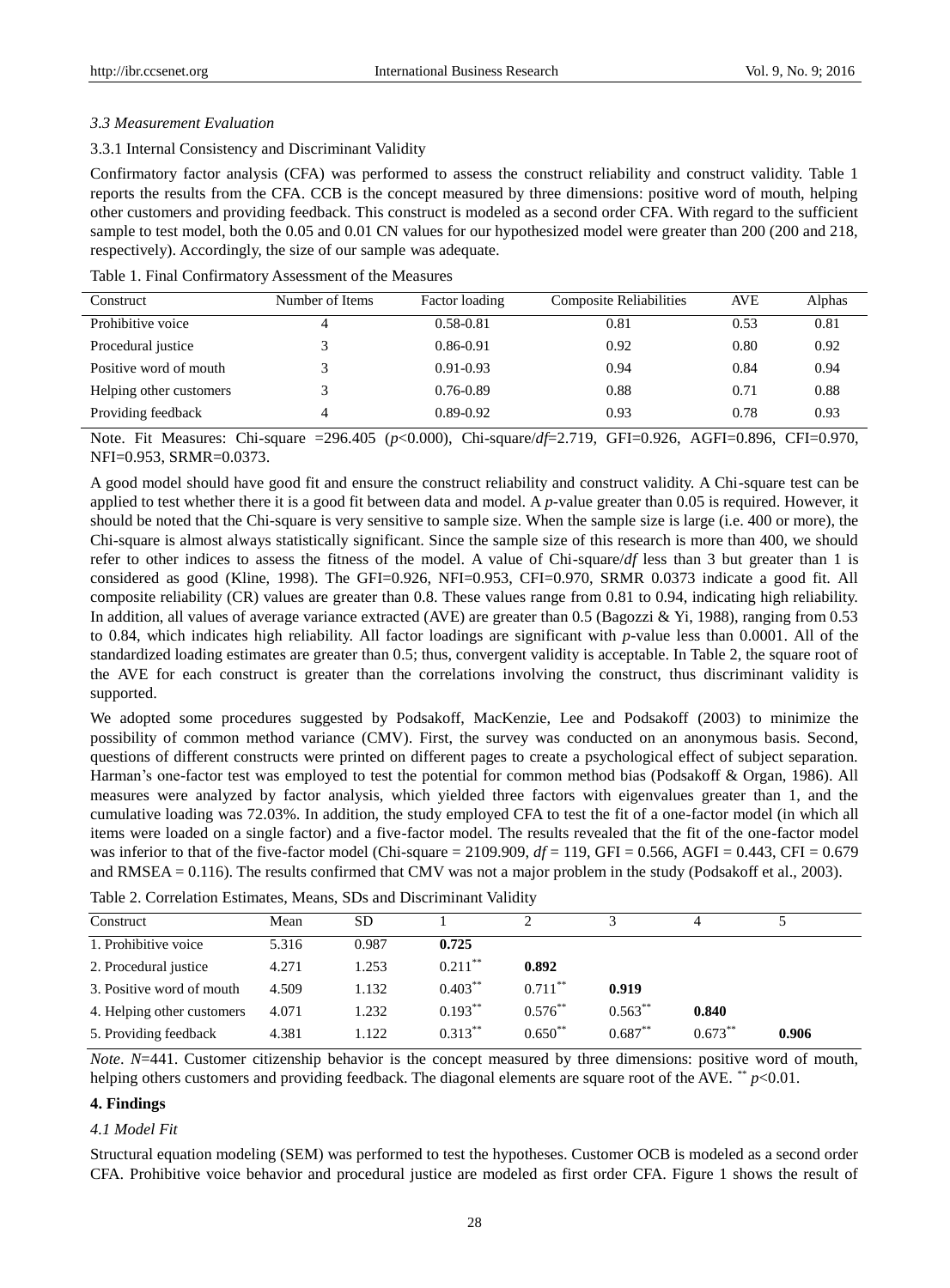standardized parameter estimates obtained from the SEM analysis. With regard to the model fit, the value of Chi-square to degree of freedom is 3.201. Chi-square =361.710 (*P*<0.000), GFI=0.912, AGFI=0.881, CFI= 0.960, NFI=0.943 and SRMR=0.0524. The GFI, CFI and NFI are greater than 0.9, which indicates a good fit between data and model.

## *4.2 Hypothesis Testing*

Table 3 summarizes the coefficients of hypothesis testing regarding H1 to H3. In H1, it is hypothesized that customer" procedural justice evaluation is positively associated with the service worker"s prohibitive voice behavior. In Table 3, the coefficients is 0.299 ( $p<0.001$ ). Therefore, H1 is supported. In H2, it is hypothesized that CCB is positively associated with the service worker"s prohibitive voice behavior. In Table 3, the coefficients is 0.274 (*p*<0.001). Therefore, H2 is supported. In H3, it is hypothesized that CCB is positively associated with the procedural justice. In Table 3, the coefficients is 0.636 ( $p$ <0.001). Therefore, H3 is supported.



Figure 1. Model with standardized parameter estimates

*Note*. PV, prohibitive voice; PJ, procedural justice; CCB, customer citizenship behaviors; WOM, positive word of mouth; Help, helping other customers; Feedback, providing feedback for service organization. \*\*\*  $p<0.001$ .

Table 3. Results of Structural Equation Model Analysis

| Hypothesis                        |               |                    | Unstandardized<br>Coefficients | t-Statistics | Result  |
|-----------------------------------|---------------|--------------------|--------------------------------|--------------|---------|
| H1 Prohibitive voice              | $\rightarrow$ | Procedural justice | $0.299***$                     | 4.090        | Support |
| H <sub>2</sub> Prohibitive voice  |               | <b>CCB</b>         | $0.274***$                     | 6.069        | Support |
| H <sub>3</sub> Procedural justice |               | <b>CCB</b>         | $0.636***$                     | 15.709       | Support |

*Note*. CCB denotes customer citizenship behaviors. \*\*\* *p*<0.001.

To test the mediation of hypothesis H4, Both the Bootstrap and Sobel test were carried out. Table 4 shows the result of the Bootstrap analysis using the Bias-corrected percentile method, with 5000 Bootstrap samples. In Table 4, the lower and upper values of 95% confidence interval of Prohibitive voice→Procedural justice coefficient are 0.162 and 0.444; the 95% confidence interval of Prohibitive voice→CCB coefficient are 0.177 and 0.379; and the 95% confidence interval of Procedural justice→CCB coefficient are 0.539 and 0.726. All of these values are positive and differ from zero. The results demonstrate that the mediation effect is reliable.

Table 4. Bootstrap Test of Mediation Effect

| Hypothesis                        |               |                    | Coefficients | 95% CI Lower | 95% CI Upper |
|-----------------------------------|---------------|--------------------|--------------|--------------|--------------|
| H <sub>1</sub> Prohibitive voice  | $\rightarrow$ | Procedural justice | $0.299***$   | 0.162        | 0.444        |
| H <sub>2</sub> Prohibitive voice  |               | <b>CCB</b>         | $0.274***$   | 0.177        | 0.379        |
| H <sub>3</sub> Procedural justice |               | <b>CCB</b>         | $0.636***$   | 0.539        | 0.726        |

*Note*. CCB, customer citizenship behaviors. BC confident level=95. *p*<0.001

The results of the Sobel test are shown in Table 5. It should be noted that there are three versions of the Sobel test: Sobel test equation, Aroian test equation and Goodman test equation. The Sobel test and the Aroian test seem to perform best (MacKinnon, Warsi & Dwyer, 1995). The Sobel test equation has *z*-Statistics = 3.51 (*p*-value < 0.0001), and the other two tests are statistically significant. These results demonstrate that the mediation effect is statistically different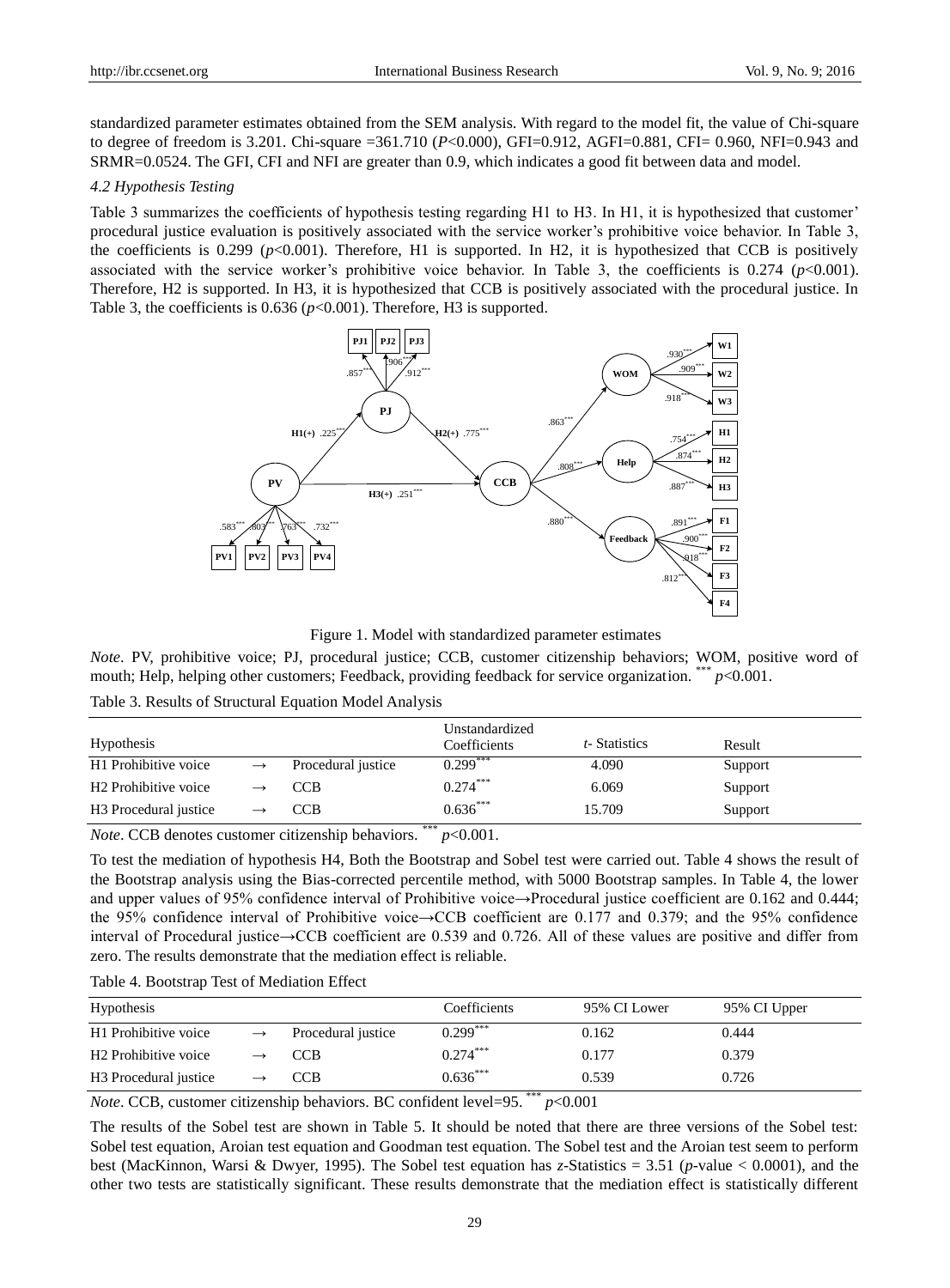from zero. Based on the results of the Bootstrap and Sobel test, we concluded that the mediation of procedural justice on employee" prohibitive voice on the CCB (H4) is supported.

|       | Input |                       | z-Statistics | Std. Error | <i>p</i> -value |
|-------|-------|-----------------------|--------------|------------|-----------------|
| a     | 0.299 | Sobel test equation   | 3.510        | 0.054      | 0.000           |
|       | 0.636 | Aroian test equation  | 3.506        | 0.054      | 0.000           |
| $S_a$ | 0.084 | Goodman test equation | 3.514        | 0.051      | 0.000           |
| $S_h$ | 0.030 |                       |              |            |                 |

*Note*. *a* indicates raw regression coefficient between independent variable and mediator; *b* indicates raw coefficient between mediator and dependent variable.  $S_a$  is standard error of *a*, and  $S_b$  is standard error of *b*.

## **5. Discussion and Conclusion**

This study was performed to explore the effect of the prohibitive voice of service workers on customer citizenship behaviors. The four hypotheses were supported by the analysis. These findings help us to understand the relationships among employee's prohibitive voice behavior on customer's procedural justice perception and CCB behavior. Thus, this study enables a better understanding of consumers' justice perception and volunteer behavior. Three conclusions are noteworthy and deserve more attention.

First, the direct effects of service workers" prohibitive voice behavior on customers" perception of procedural justice (H1) and CCB behavior (H2) are supported. The results demonstrate that employees" prohibitive voice behavior could have a positive effect on both fairness perception and CCB behavior. This is important because CCB behaviors are the desired voluntary behaviors (e.g., positive word of mouth) and are beneficial to service organization (Organ, 1988; Bove et al., 2009).

Second, consistent with social exchange theory (Tansky, 1993), the direct effects of customers" perception of procedural justice on their CCB behavior (H3) is supported. This implies that CCB behavior can be enhanced when people perceive that the procedural justice of service is at a high level. This result attests that customers are more willing to exhibit citizenship behavior to reciprocate to those who are more just.

Third, customers" perception of procedural justice serves as the mediation role regarding the effect of service workers" prohibitive voice behavior on CCB. This result is consistent with the relational contracts theory (MacNeil, 1985). Service encounter involves a highly dynamic environment wherein service quality can be influenced by many unexpected internal (e.g., lack of space, materials and employees) and external factors (e.g., customers who jump the queue, or lack of time). When something unexpected happens, service workers should inform the customers so that the customers can make better decisions. While purchasing a beverage in a shop might be regarded as an exchange contract regarding the purchased product, the prohibitive voice of the service worker and the perception of employees" procedural justice can serve as a relational/psychological contract between employee and customer. The relational contract will have a long term effect in nature that enhances CCB. Prohibitive voice behavior from employees enables customers to know the service procedures, and helps customers understand the situation so as to reduce information asymmetric and help customers" decision-making. Customers, therefore, think they are being treated by fair procedures so that they are more willing to provide citizenship behaviors.

There are two theoretical contributions of this paper: first, it confirms that the organization can benefit from employee's prohibitive voice behavior (Van Dyne, et al., 2003; Liang et al., 2012). The prohibitive voice of a service worker is also proved to have a positive role in service organization. Our findings extend the theory of employee"s prohibitive voice behavior in that we investigated this issue regarding the interpersonal relationship between service worker and customer. Prohibitive voice, recognized as playing the critical role in avoiding potential crises, and its role regarding CCB is supported. Second, it confirms the important role of procedural justice perception on citizenship behavior (e.g., Moorman, 1991; Podsakoff et al., 2000). This study extends the OCB theory from organization behavior to boundary spending behavior, which helps to illuminate how employee behaviors contribute to the desired customer behaviors.

This study offers strong managerial implications. As mentioned in the literature review, the prohibitive voice and promotive voice are two forms of voice. While the promotive voice has usually been of interest because of its advantages, the prohibitive voice has been neglected. Referring to the view of the prohibitive voice by Van Dyne, et al. (2003) and Liang, et al., (2012), the results of this research provide evidence that service workers" prohibitive voice can serve as a positive force for an organization through its positive effect on CCB, which is an interesting standpoint. Based on our findings, we recommend employees to employ prohibitive voice behavior when needed during their service. Furthermore, the success of the prohibitive voice behavior on CCB depends on the level of procedural justice perception being enhanced. Since the prohibitive voice might enhance the perception of unkindness, the instruction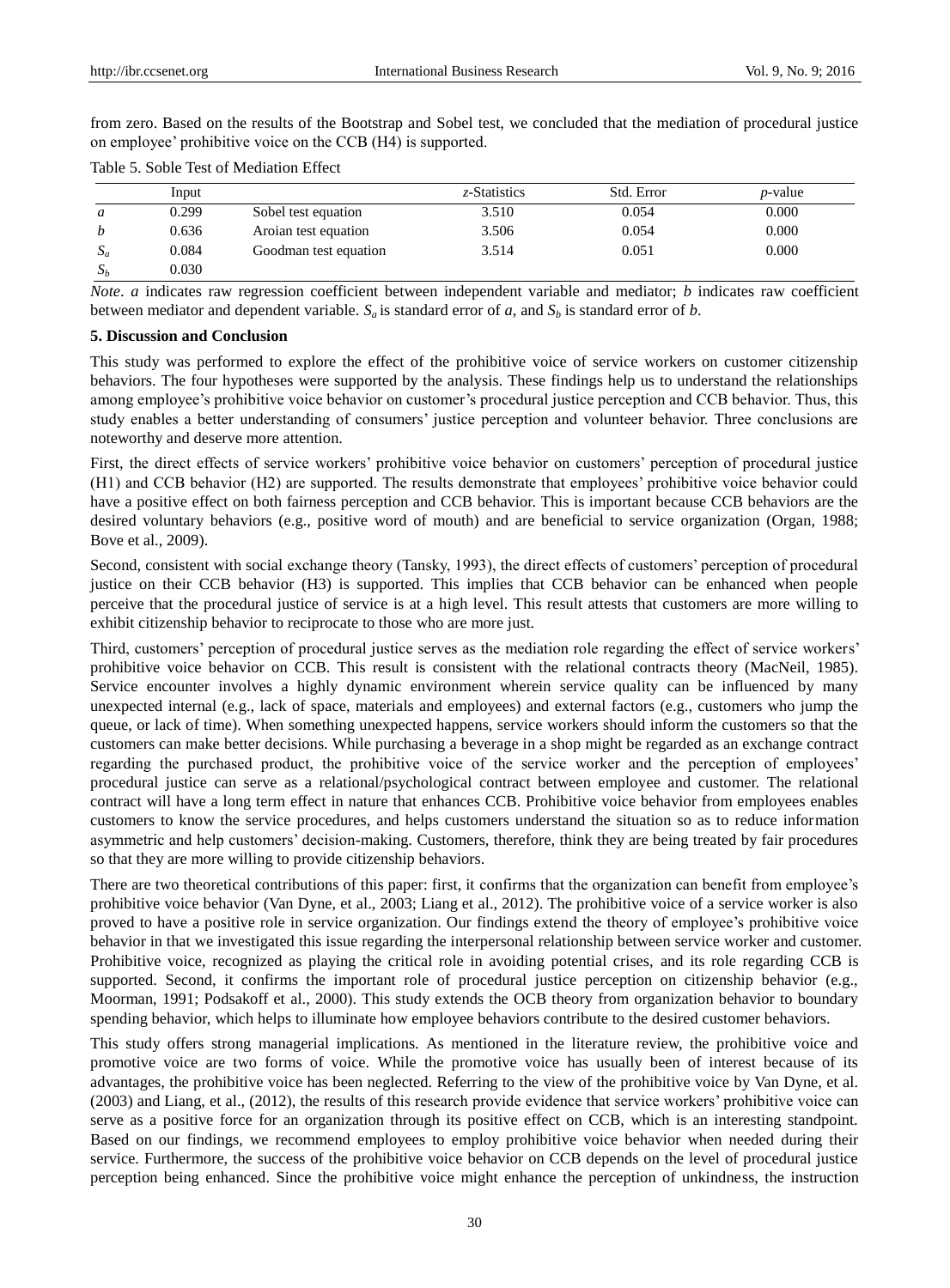should consider the customer"s standpoint: whether this voice helps customers to make a better decision, or enhances procedural justice. For marketing managers, the goal is to cultivate a friendly environment to increase employees" prohibitive voice behavior and customers" procedural justice perception. Knowledge gained in this research can allow managers to succeed in those behaviors that their service workers and customers may engage in.

Finally, we would like to indicate some limitations of this article. First, the first limitation relates to the particular service context of the beverage shop. A useful extension would be to to test the effects of service worker" voice behaviors in different service contexts. For example, prohibitive voice behavior might be more important for those requiring high-speed delivery service industries (e.g, the airport counter, fast food restaurants, amusement park, etc.), and less important for those service industries who require high-speed delivery less (e.g., consultant). Future research could explore this framework in relation to different service types. Second, this research identified service workers" prohibitive behavior as an important antecedent for procedural justice and CCB. Future research could investigate the service workers" prohibitive behavior and promotive voice behavior simultaneously, and explore their antecedents and outcomes. Despite these limitations, this study made some strong theoretical and practical contributions. The current findings provide practitioners with a view that service organization can benefit from service workers" prohibitive voice behavior. This study is presented in the hope that it will stimulate additional research aimed at understanding how service workers affect their customers.

#### **Acknowledgements**

The author would like to thank the anonymous reviewers for their constructive comments and suggestions. The author would also like to thank the Ministry of Science and Technology in Taiwan for the research grant (NSC 99-2410-H-218 -008).

#### **References**

- Adams, J. S. (1965). Inequity in social exchange. *Advances in Experimental Social Psychology*, *2*, 267-299. http://doi.org/10.1016/S0065-2601(08)60108-2
- Ahearne, M., Bhattacharya, C. B., & Gruen, T. (2005). Antecedents and consequences of customer-company identification: expanding the role of relationship marketing. *Journal of Applied Psychology*, *90*(3), 574-585. http://doi.org/10.1037/0021-9010.90.3.574
- Allon, G., & Hanany, E. (2012). Cutting in line: social norms in queues. *Management Science*, *58*(3), 493-506. http://doi.org/10.1287/mnsc.1110.1438
- Anaza, N. A. (2014). Personality antecedents of customer citizenship behaviors in online shopping situations. *Psychology & Marketing*, *31*(4), 251-263. http://doi.org/10.1002/mar.20692
- Ansari, A., & Riasi, A. (2016). Modelling and Evaluating Customer Loyalty Using Neural Networks: Evidence from Startup Insurance Companies. *Future Business Journal*. *2*(1), 15-30.
- Bagozzi, R. P., & Yi, Y. (1988). On the evaluation of structural equation models. *Journal of the Academy of Marketing Science, 16*(1), 74-94[. http://dx.doi.org/10.1007/BF02723327](http://dx.doi.org/10.1007/BF02723327)
- Beatson, A., Lings, I., & Gudergan, S. (2008). Employee behaviour and relationship quality: impact on customers. *The Service Industries Journal*, *28*(2), 211-223. http://doi.org/10.1080/02642060701842282
- Bettencourt, L. A. (1997). Customer voluntary performance: customers as partners in service delivery. *Journal of Retailing*, *73*(3), 383-406. http://doi.org/10.1016/S0022-4359(97)90024-5
- Bettencourt, L. A., & Brown, S. W. (1997). Contact employees: Relationships among workplace fairness, job satisfaction and prosocial service behaviors. *Journal of Retailing*, *73*(1), 39-61[. http://dx.doi.org/10.1016/S0022-4359\(97\)90014-2](http://dx.doi.org/10.1016/S0022-4359%2897%2990014-2)
- Blodgett, J. G., Hill, D. J., & Tax, S. S. (1997). The effects of distributive, procedural, and interactional justice on postcomplaint behavior. *Journal of Retailing*, *73*(2), 185-210. [http://dx.doi.org/10.1016/S0022-4359\(97\)90003-8](http://dx.doi.org/10.1016/S0022-4359%2897%2990003-8)
- Bove, L. L., Pervan, S. J., Beatty, S. E., & Shiu, E. (2009). Service worker role in encouraging customer organizational citizenship behaviors. *Journal of Business Research*, *62*(7), 698-705. http://doi.org/10.1016/ j.jbusres.2008.07.003
- Collier, J. E., & Bienstock, C. C. (2006). Measuring service quality in e-retailing. *Journal of Service Research*, *8*(3), 260-275. http://doi.org/10.1177/1094670505278867
- Colquitt, J. A. (2001). On the dimensionality of organizational justice: a construct validation of a measure. *Journal of Applied Psychology*, *86*(3), 386-400. http://doi.org/10.1037//0021-9010.86.3.386
- Crosby, L. A., & Stephens, N. (1987). Effects of relationship marketing on satisfaction, retention, and prices in the life insurance industry. *Journal of Marketing Research*, *24*(4), 404-411. http://doi.org/10.2307/3151388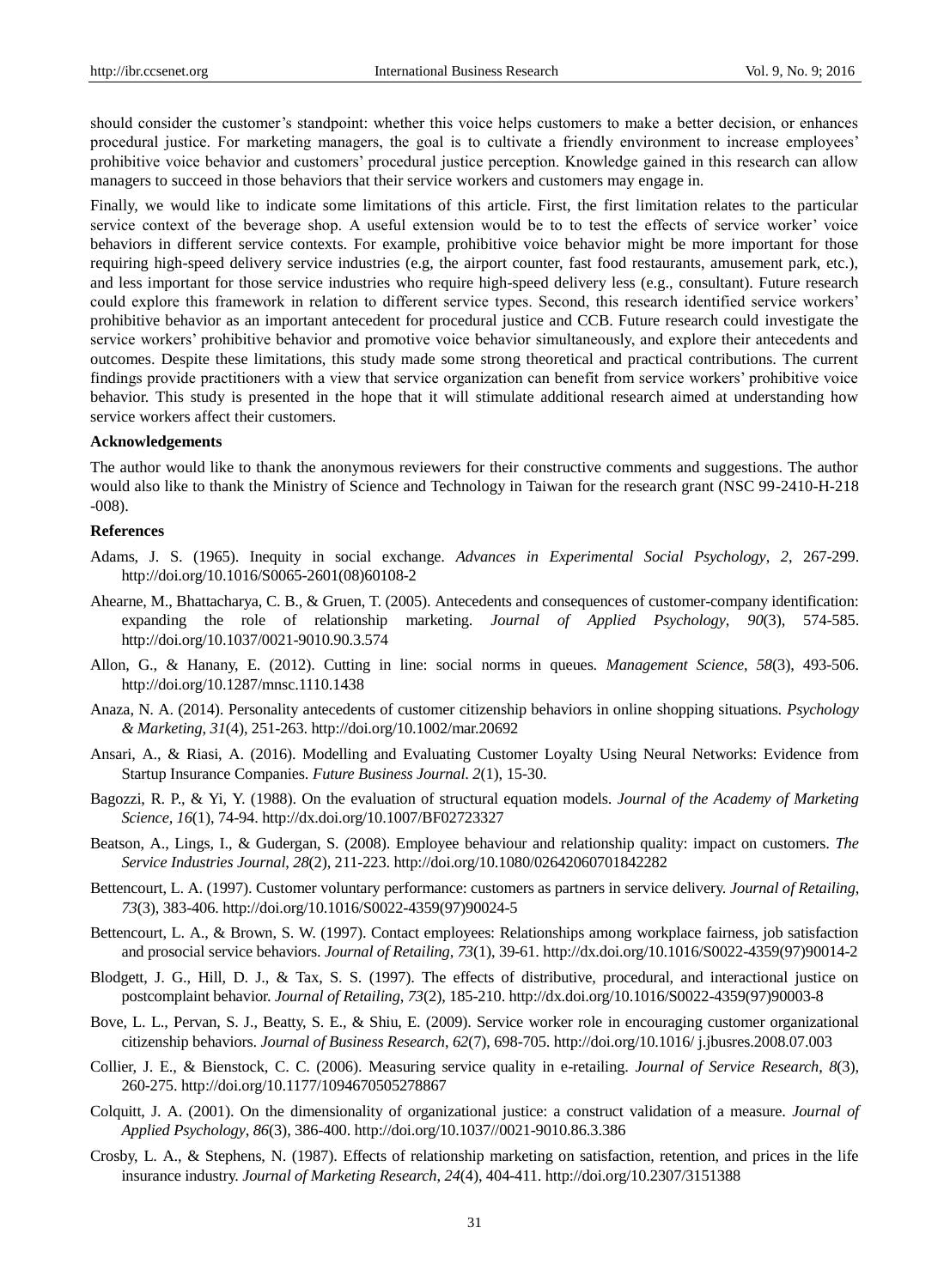- Crosby, L. A., Evans, K. R., & Cowles, D. (1990). Relationship quality in services selling: An interpersonal influence perspective. *Journal of Marketing*, *54*(3), 68-81. http://doi.org/10.2307/1251817
- Davidow, M. (2003). Organizational responses to customer complaints: What works and what doesn"t. *Journal of Service Research*, *5*(3), 225-250. http://doi.org/10.1177/1094670502238917
- Evans, K. R., & Crosby, L. A. (1989). A theoretical model of interpersonal relational quality in enduring service sales relationships. *Designing a Winning Service Strategy*, *7*, 58-63.
- Farh, J. L., Podsakoff, P. M., & Organ, D. W. (1990). Accounting for organizational citizenship behavior: Leader fairness and task scope versus satisfaction. *Journal of Management*, *16*(4), 705-721. http://doi.org/10.1177/014920639001600404
- Farh, J. L., Zhong, C. B., & Organ, D. W. (2004). Organizational citizenship behavior in the People"s Republic of China. *Organization Science*, *15*(2), 241-253. http://doi.org/10.1287/orsc.1030.0051
- Gelbrich, K., & Roschk, H. (2011). Do complainants appreciate overcompensation? A meta-analysis on the effect of simple compensation vs. overcompensation on post-complaint satisfaction. *Marketing Letters*, *22*(1), 31-47. http://doi.org/10.1007/s11002-010-9101-6
- Groth, M. (2005). Customers as good soldiers: Examining citizenship behaviors in internet service deliveries. *Journal of Management*, *31*(1), 7-27. http://doi.org/10.1177/0149206304271375
- Gruen, T. W. (1995). The outcome set of relationship marketing in consumer markets. *International Business Review*, *4*(4), 447-469. http://doi.org/10.1016/0969-5931(95)00026-7
- Johnson, J. W., & Rapp, A. (2010). A more comprehensive understanding and measure of customer helping behavior. *Journal of Business Research*, *63*(8), 787-792. http://doi.org/10.1016/j.jbusres.2008.03.006
- Karande, K., Magnini V. P., & Tam L. (2007). Recovery voice and satisfaction after service failure: An experimental investigation of mediating and moderating factors. *Journal of Service Research*, *10*(2) 187-203. http://dx.doi.org/10.1177/1094670507309607
- Kline, R. B. (1998). Software review: Software programs for structural equation modeling: Amos, EQS, and LISREL. *Journal of Psychoeducational Assessment*, *16*(4), 343-364. http://doi.org/10.1177/073428299 801600407
- Konovsky, M. A., & Pugh, S. D. (1994). Citizenship behavior and social exchange. *Academy of Management Journal*, *37*(3), 656-669. http://doi.org/10.2307/256704
- Liang, J., Farh, C. E. C., & Farh, J. L. (2012). Psychological antecedents of promotive and prohibitive voice: A two-wave examination. *Academy of Management Journal*, *55*(1), 71-92. http://doi.org/10.5465/amj. 2010.0176
- Lind, E. A., & Qler, T. R. (1988). *The social psychology of procedural justice*. New York: Plenum. <http://dx.doi.org/10.1007/978-1-4899-2115-4>
- MacKinnon, D. P., Warsi, G., & Dwyer, J. H. (1995). A simulation study of mediated effect measures. *Multivariate Behavioral Research*, *30*(1), 41-62. http://doi.org/10.1207/s15327906mbr3001\_3
- Macneil, I. R. (1985). Relational contract: What we do and do not know. *Wisconsin Law Review*, *3*, 483-526.
- Masterson, S. S. (2001). A trickle-down model of organizational justice: relating employees" and customers" perceptions of and reactions to fairness. *Journal of Applied Psychology*, *86*(4), 594-604. http://doi.org/10. 1037//0021-9010.86.4.594
- McColl, K. J. R., & Sparks, B. A. (2003). Application of fairness theory to service failures and service recovery. *Journal of Service Research*, *5*(3), 251-266. http://doi.org/10.1177/1094670502238918
- Moorman, R. H. (1991). Relationship between organizational justice and organizational citizenship behaviors: Do fairness perceptions influence employee citizenship? *Journal of Applied Psychology*, *76*(6), 845. http://doi.org/10.1037//0021-9010.76.6.845
- Moorman, R. H., Blakely, G. L., & Niehoff, B. P. (1998). Does perceived organizational support mediate the relationship between procedural justice and organizational citizenship behavior? *Academy of Management Journal*, *41*(3), 351-357. http://doi.org/10.2307/256913
- Morrison, E. W., & Milliken, F. J. (2000). Organizational silence: A barrier to change and development in a pluralistic world. *Academy of Management Review*, *25*(4), 706-725.
- Nguyen, H., Groth, M., Walsh, G., & Hennig-Thurau, T. (2014). The impact of service scripts on customer citizenship behavior and the moderating role of employee customer orientation. *Psychology & Marketing*, *31*(12), 1096-1109. http://doi.org/10.1002/mar.20756